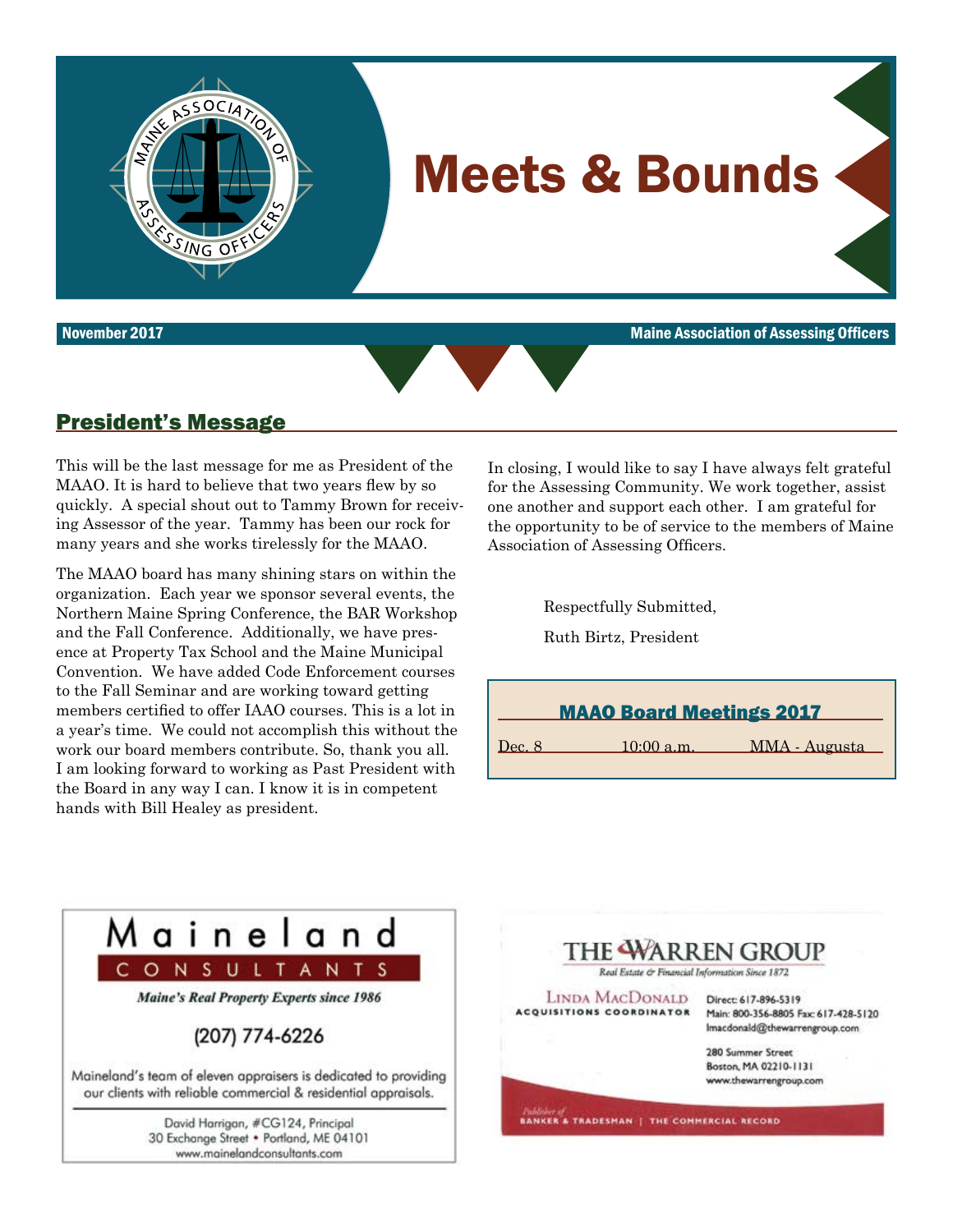### MAAO BOARD

#### PRESIDENT

2

Ruth Birtz, Town of Lincoln Phone: 794-3372 Fax: 794-2606 E-mail: [assessor@lincolnmaine.org](mailto:assessor@lincolnmaine.org)

VICE PRESIDENT William Healey, Jr., City of Lewiston Phone: 513-3122 Email: [bhealey@lewistonmaine.gov](mailto:bhealey@lewistonmaine.gov)

**SECRETARY** Tammy Brown, Town of North Haven Phone: 867-4433 E-mail: [tammybrown4139@aol.com](mailto:tammybrown4139@aol.com)

TREASURER Martine Painchaud, Town of Eliot Phone: 439-1813 E-mail: [mpainchaud@eliotme.org](mailto:mpainchaud@eliotme.org)

FIRST PAST PRESIDENT Rick Mace, Town of York Phone: 363-1005 E-mail: [rmace@yorkmaine.org](mailto:rmace@yorkmaine.org)

SECOND PAST PRESIDENT Darryl McKenney, Town of Waldoboro Phone: 832-5369 E-mail: [assessor@waldoboromaine.org](mailto:assessor@waldoboromaine.org)

**DIRECTORS** Dan Robinson Phone: 985-2102, ext 1333 E-mail: [drobinson@kennebunkmaine.us](mailto:drobinson@kennebunkmaine.us)

Roger Hoy Phone: 724-7475 E-mail: [mhoy5@roadrunner.com](mailto:mhoy5@roadrunner.com)

John Wentworth, Town of Harrison Phone: 583-2241 E-mail: [jwentworth@harrisonmaine.org](mailto:jwentworth@harrisonmaine.org)

Tammy L. Brown, Town of North Haven Phone: 867-4433 E-mail: [tammybrown4139@aol.com](mailto:tammybrown4139@aol.com)

Lewis Cousins, City of Presque Isle Phone: 760-2714 E-mail: [lcousins@presqueisleme.us](mailto:lcousins@presqueisleme.us)

Deborah Turner, Town of Harpswell Phone: 833-5771 E-mail: [dturner@town.harpswell.me.us](mailto:dturner@town.harpswell.me.us)

Martine Painchaud Phone: 439-1813 E-mail: mpainchaud@eliotme.org

### MEMBER PROFILE: Bill Dale



My name is Bill Dale, and I am a member of the Maine Association of Assessing Officers. I am not an assessor, but a lawyer. You may know me from the many continuing education presentations that my law partner (in crime) Sally Daggett and I have presented over the years for the Maine Bureau of Revenue Services, the Maine Municipal Association and the MAAO. While Sally and I represent municipalities most of the time, occasionally we wander over to the "dark side" to represent property owners. Not only does our law business "require" it, but representing the other side also provides us with a better insight to challenges that are frequently brought by

property owners. It is very helpful to be able to see both sides of the coin.

By happenstance, I was an Urban Affairs major in college, and so practicing municipal law after law school seemed a natural fit. (Between college and law school, I was a 63B20 (wheeled vehicle mechanic) at Ft. Dix in New Jersey, which helped prepare me for the in's and out's of assessing not one bit!) My first job after law school was as the Assistant City Solicitor for the City of Bangor, where I worked with City Assessor Mel Maidlow for three years, which probably played a large roll in strengthening my commitment to the municipal side of most assessing matters. We tussled with several non-profits on exemptions, especially the doctors' offices at EMMC.

My next job was as the first ever in-house Corporation Counsel for the City of South Portland, where I had grown up and gone to high school (like Orono High, we were--and still are--the Red Riots, whatever that means!). I practiced there for 7 years before joining my present law firm, Jensen Baird Gardner & Henry in Portland, where we represent about 30 municipalities in Southern Maine on a regular basis and many more across the State for individual matters, especially defending municipal assessments. Besides Mel Maidlow in Bangor, the other assessors I learned a lot from were Elizabeth Sawyer in South Portland and her--and I think many of your--frequent outside assistant, Steve Traub from Massachusetts. Liz was very skilled at municipal assessing and with Steve's help was very frequently "right on" with her assessments, even the \$250 million assessment of the Maine Mall Shopping Center, whose assessment we successfully defended numerous times. But perhaps more fundamentally, she and Steve (and, in turn, Sally and I) came to believe that being a good assessor is not about maximizing assessments and maximizing municipals tax receipts, it is about getting the right answer, and, when appropriate, granting abatements. The real job for local assessors in Maine is all about fairly assessing all properties, subject to taxation, with all of, but only, its fair share across the municipality. No more; no less. That what Maine law requires and that's only what's fair.

We have had some interesting assessing disputes over the years. And to the extent we've had some success, it's largely because of the lessons we've learned from our assessor clients: don't litigate losers. Despite all that high valued property at or near the Maine Mall in South Portland, occasionally, mistakes were made and discovered, and generally the City corrected them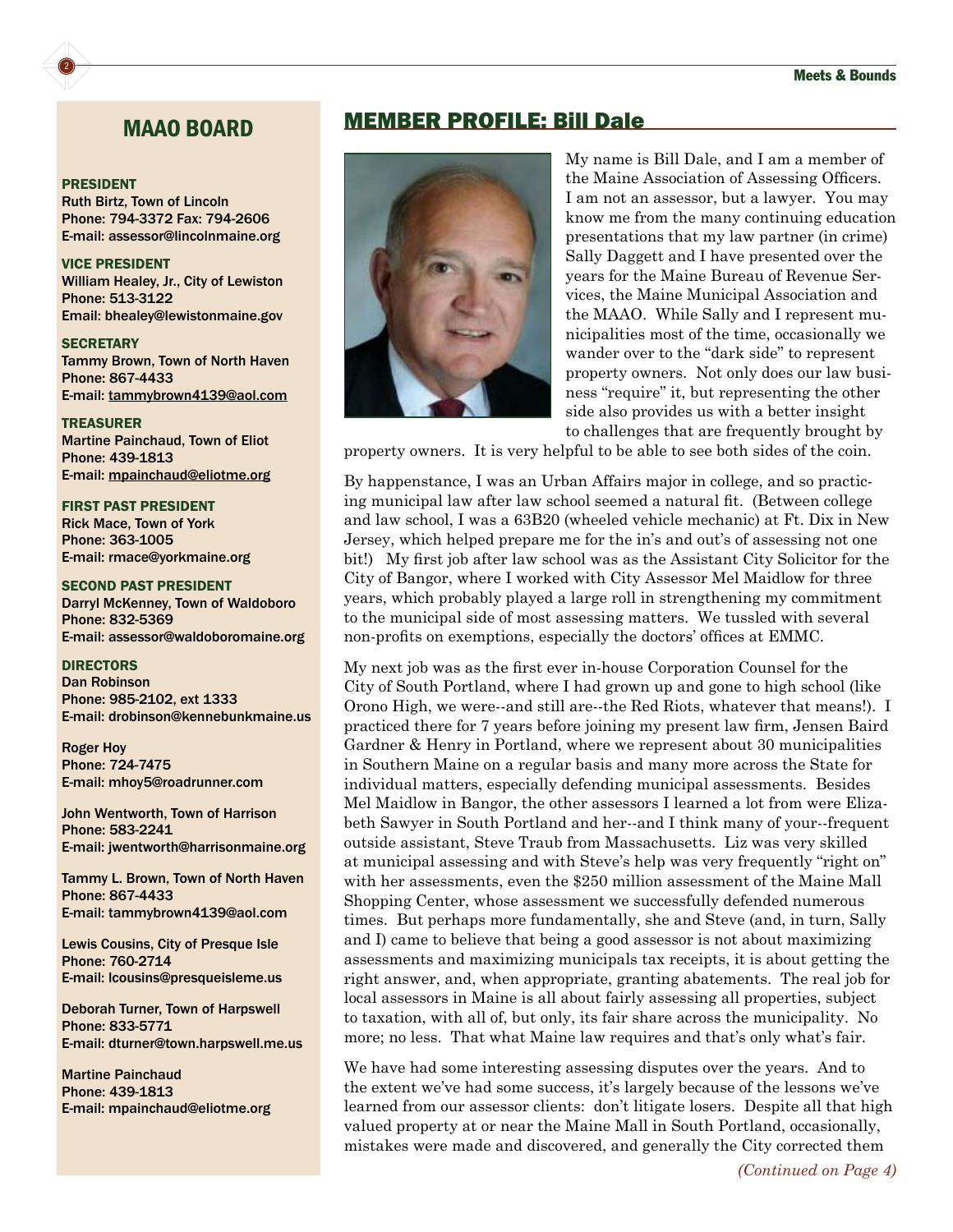## MAAO Secretaries Report

By Tammy L. Brown

Another MAAO Fall Conference has come and gone. The Board met on September 8, 2017 as a wrap up of the Annual Fall Conference. At that meeting the board discussed the educational offerings, speakers, location, evaluation forms, food as well as the evening activities. The Board would like to extend our sincere thanks to all Vendors, speakers and conference attendees who took the time to fill out the evaluation forms. It is feedback like this that alerts us to the needs of the membership. The evaluation forms will help us to prepare for the upcoming 2018 Annual Fall Conference. Yes, it is already time to start preparing for next year's conference. It is safe to say that all sessions were so well attended due to the quality speakers Bill Healey was able to bring on board for this year's conference. Thank you, Bill. The sign in sheets for each day of the Fall Conference have been transferred to Maine Revenue Service so that they can record the credit hours for each attendee.

A small retirement celebration was held following the Friday morning session as a small token of our appreciation to Dave Ledew, For over thirty years Dave has lead the way in the Assessing profession. His leadership and guidance has helped to shape the professionals working in the Assessing field today. A simple thank you just doesn't seem to be enough. Good luck, Dave as you start this next chapter in your life.

Looking toward 2018, we welcome two new Board members to our MAAO Team, Travis Roy and Craig Skelton was elected at our MAAO Annual Meeting. We look forward to serving our MAAO membership together with you both. Thank you to Jacki Robbins and Mike D'Arcangelo for their time serving on the MAAO Board.

Their efforts on behalf our membership are greatly appreciated.

What a huge surprise it was to be awarded this year's MAAO Assessor of the Year Award. To my colleagues on the MAAO Board, great job pulling off the ultimate blindside. It certainly was a humbling experience. I am so grateful to be working in this profession along with so many talented Assessors. Thank you to those of you who took the time to make nominations this year. Please consider nominating an assessor to recognize their professional and dedicated service to his/her profession and community. The award will once again be given out at the 2018 MAAO Annual Meeting.

In early October we were happy to be able to co-sponsor a Booth at the MMA Convention with the Maine Chapter of International Association of Assessing Officers. It continues to be the goal of MAAO and MCIAAO to offer educational classes that are timely and current to the present day situations. It has been a pleasure to work together with MCIAAO on the sessions offered at MMA Convention. If there is a topic that you feel would be beneficial to our organization, please let a board member know.

The next MAAO Board Meeting will be held on December  $1<sup>st</sup>$  at MMA in Augusta at 10:00. If you have anything you would like the board to consider, please contact any board member.

Until next time…..

Respectfully submitted by, Tammy Brown



Friday's attendees wishing the best to Dave.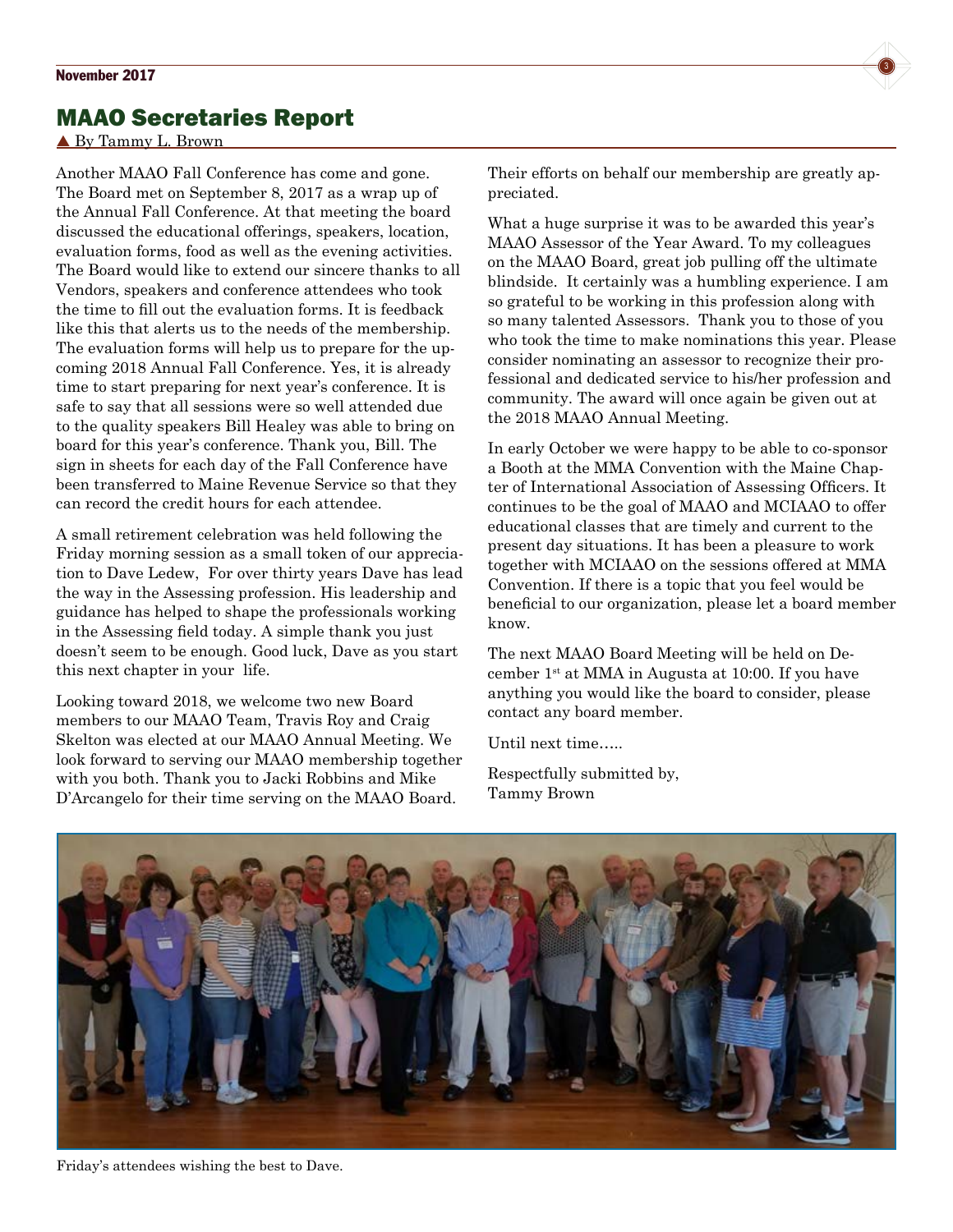

### *Member Profile – Continued from Page 2*

without expensive court or State Board proceedings. On the other hand, if we thought the assessment correct, we have been willing to fight and have had a fair number of successes in that regard. I have always felt the reason the City of South Portland, as well as our other municipal clients across Maine, didn't have more abatement requests was just that: we try to litigate only winners and, where appropriate, settle losers. I should add that one of the things I most appreciated about Steve Traub was his uncanny ability to get the right answer on very expensive, commercial and industrial properties. In turn, that greatly facilitated Sally and me in determining which cases to litigate and which cases to settle. A similar shout-out to George Koutalakis, who not only has a great feel for the true fair market value of expensive, oceanfront t properties, but was (and still is) a great trial witness. Sometimes just being right on the assessment number isn't enough; your witnesses--both lay and expert--need to be persuasive on the witness stand.

Our various court cases have presented a wide range of issues: on the municipal side, from the mundane single family house lots, to the extraordinarily valuable paper mills, shopping centers and even the Bangor casino; and on the private property owners' side, the boys and girls summer camp case that we took to the U.S. Supreme Court in Washington (and got the Maine Supreme Court reversed!) and the various expensive ocean-front property cases in Biddeford, Boothbay, Kittery, Southwest Harbor and Scarborough (that last one is still pending, in part; so stay tuned on Scarborough).

One small confession, with which I suspect most of you would agree: town-wide re-vals are no fun! Maybe good for the private business of lawyering, but otherwise, range from a little trouble to a great deal of trouble. For assessors, taking advantage of the new technologies that allow for up-dating assessments more often than every ten years, seems like a no brainer from a stress reduction perspective.

And finally, a concern I have shared with many of you: I don't think young professionals see becoming a municipal assessor as an attractive job. Too bad, because it is actually a very interesting profession. And I don't think the waning interest in the profession has anything to do with lawyers challenging assessments. Rather, I think it's the politics of local government employment. I wish I had a good solution for that issue, but I don't. Maybe time will take care of that issue. Let's hope!

PS: just in case you're wondering if all the good things I've said over the years about Liz Sawyer served to help me with the assessment of my own house in South Portland, it didn't! She re-valued my neighborhood every other year for 14 straight years!! Just goes to show you

William H. Dale **Jensen Baird Gardner & Henry** Ten Free St., P.O. Box 4510 Portland, ME 04112 [wdale@jbgh.com](mailto:wdale@jbgh.com) (207) 775-7271 (207) 775-7935 (Fax)



Attaracy's at Law

## ANNUAL DUES Regular Membership:  $$30/person$ Associate Membership:  $$30/person$ Subscribing Membership:  $$200/b$ usiness\* Municipal Membership:  $$50/m$ unicipality\*\* Student Membership: FREE \*Includes all employees \*\*Includes Boards of Assessors & Elected Municipal Officials Please visit our website at: <www.maineassessors.org>for more information and membership application form.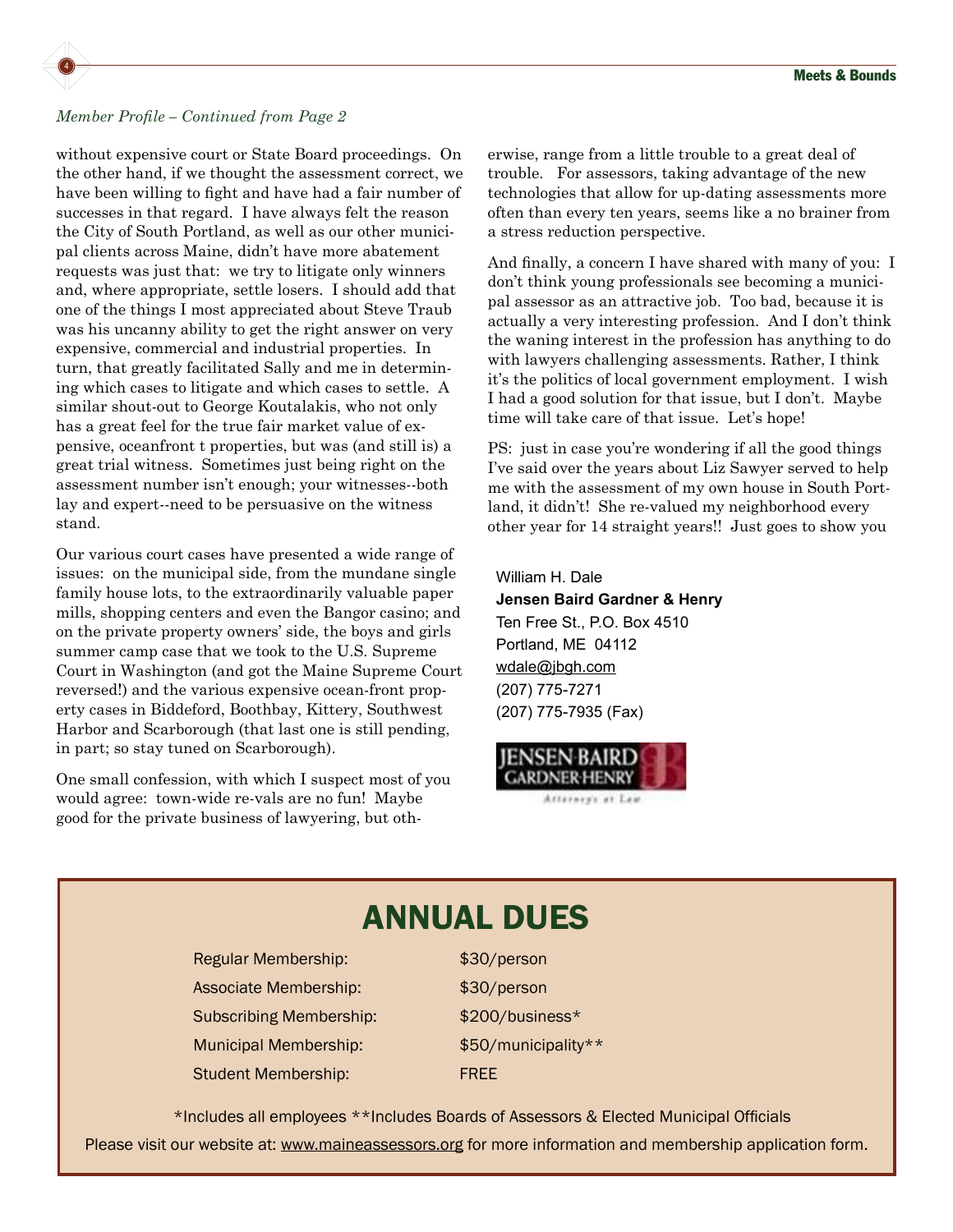## 2017 Assessor of the Year Award

The Maine Association of Assessing Officers is pleased to announce that Tammy Brown, from the Town of North Haven is the recipient of the 2017 Assessor of the Year Award. This year's award was presented by Judy Mathiau, who was the 2016 Assessor of the Year recipient.

The following excerpts come from the letter of nomination that we received from Joe Stone, Town of North Haven's Administrator:

Few towns are fortunate enough to boast of a Tammy Brown. She has served as North Haven's Assessors' Agent for twenty years and for the last several has also served as an assistant to the Code Enforcement Officer. She is also an active member of the Maine Association of Assessing Officers and the Knox County Board of Assessment Review. Her official titles however do not begin to capture Tammy's role in the wider North Haven community.

Tammy was one of the formative members of what evolved from North Haven's ambulance crew to its Emergency Medical Service, accumulating skill, experience and ever higher levels of proficiency in emergency medicine with the local squad. Her involvement sprang from a defining and enduring part of her character – her astonishing capacity for empathy and her need to reach out and help whoever may be in need.

For the last fifteen years Tammy has coached the North Haven Community School's rowing team. Think of cold, foggy dawn practice sessions and sleepy teenagers. A picture emerges of Tammy's tough dedication. During her own children's growing years, she was always a fixture as a volunteer for North Haven's all-important basketball games, sports banquets and as a chaperone for away trips. She has served on North Haven's Medical Services Committee that advises the Town on the needs of its Town-operated Clinic. She has also been on the Town's Recreation Council. Her commitment to serving the many needs of young (and old) people has not abated as her family has grown up and moved away. There is another generation of young people today on North Haven for whom Tammy is the mentor, the coach and their personal pole star and occasionally their surrogate mother.

To repeat a theme: few towns get to boast about a Tammy Brown.



MAAO President Ruth Birtz (left) and 2017 Assessor of the Year recipient Tammy Brown (right).



Judy Mathiau presenting Tammy Brown with the Assessor of the Year award.



Family members sharing in Tammy's celebration.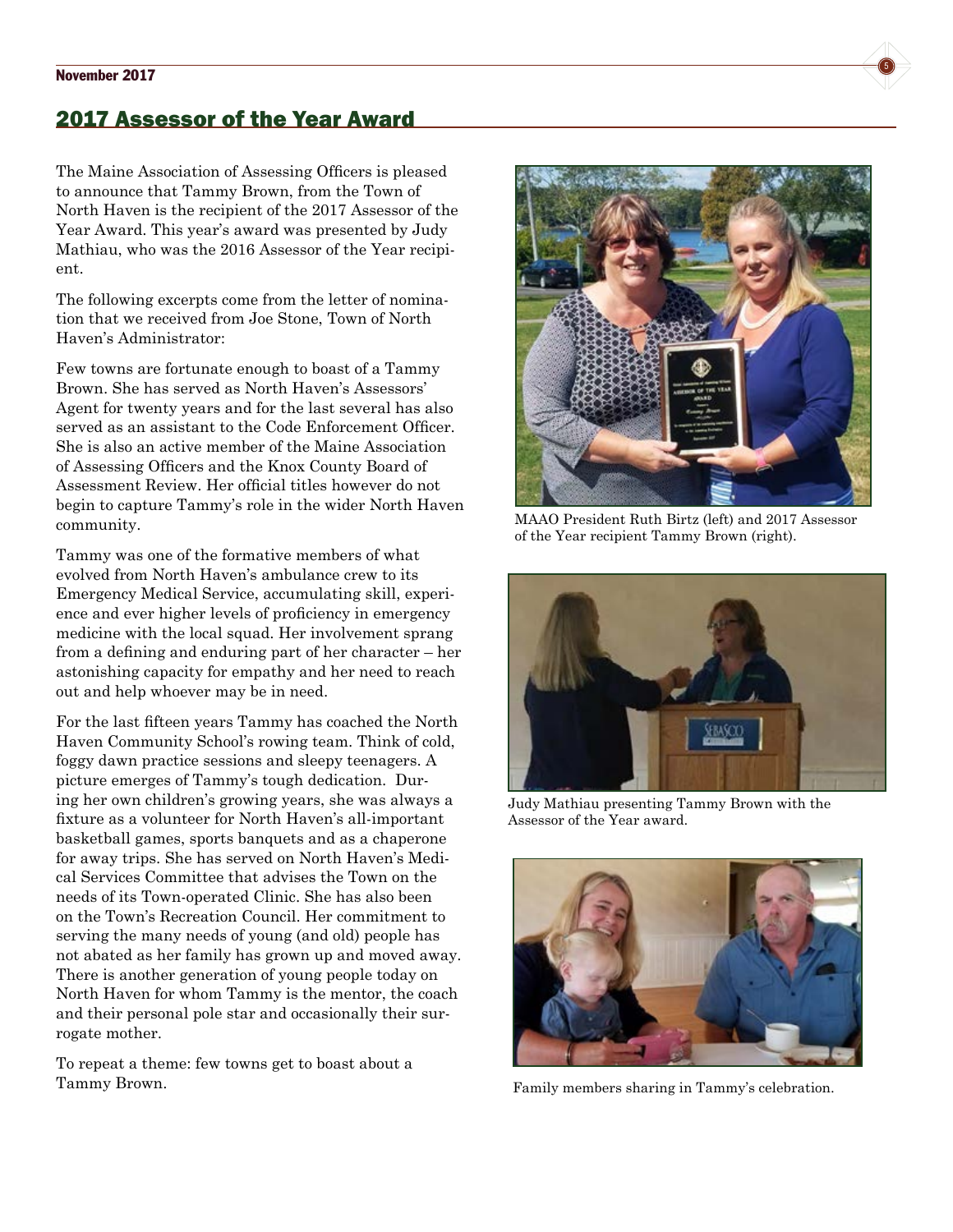

### Auction Wrap Up!

Our Scholarship Fundraising Auction was a huge success at this year's Fall Conference. Thanks to everyone that donated an item and the brisk bidding we were able to raise \$2,239. The highlight was the African Photo Safari once again, two trips selling for \$700 each! The lucky winners were Tammy Brown and Barbara Kinsman Other popular items included the Trek bicycle that sold for \$300 to Bill Healey, the Patriot's Corn Hole Game, selling for \$137 to Keeley Lambert, and the Wood Moose, selling for \$70 to Jim Murphy.

Just remember that this money raised is for any of our members to use towards their quest for certification credits. Please don't hesitate to apply for this scholarship money! It can be used for any educational offering on all levels, IAAO, ME Chapter, MAAO, or Maine Revenue Service, etc. Scholarship applications are on our website or you can contact Tammy Brown.

| <u>Item</u>     | <b>DONORS</b>                   | <b>Donation</b>                      | <b>Winner</b>          | <b>Bid</b>      | <b>MAAO Solicitor</b> |
|-----------------|---------------------------------|--------------------------------------|------------------------|-----------------|-----------------------|
| 1               | Roger Hoy                       | Vintage Manequin                     | <b>Rick Mace</b>       | \$25            | Roger Hoy             |
| 2               | Roger Hov                       | Vintage Manequin                     | <b>Rick Mace</b>       | \$25            | Roger Hoy             |
| 3A              | Zulu Nyala                      | Photo Safari                         | <b>Ruth Birtz</b>      | \$700           | <b>Tammy Brown</b>    |
| 3B              | Zulu Nyala                      | Photo Safari                         | Jim Nadeau             | \$700           | Barbara Kinsman       |
| 4               | Foster's Downeast Clambake      | Gift Certificate for for 2 Clambakes | Chris Huff             | \$45            | <b>Rick Mace</b>      |
| 5               | Lost & Found Antiques           | Vintage Milk Bottles                 | <b>Ken Priest</b>      | \$12            | <b>Rick Mace</b>      |
| $\overline{6}$  | <b>Cranberry Hill Antiques</b>  | Antique Oil Lamp                     | <b>Ruth Birtz</b>      | \$25            | <b>Rick Mace</b>      |
| $\overline{7}$  | Lost & Found Antiques           | Moose Bird House                     | Dick Romano            | \$20            | <b>Rick Mace</b>      |
| 8               | Julie Ethridge                  | Handmade Christmas Stocking          | Susan Hathawy          | \$2             | <b>Rick Mace</b>      |
| 9               | Darryl Mckenny                  | <b>Timeout Chair</b>                 | Ken Priest             | \$20            | Darryl McKenney       |
| 10              | Darryl Mckenny                  | Movie Basket                         | Joan Kiszely           | \$5             | Darryl McKenney       |
| 11              | <b>Ruth Birtz</b>               | Wooden Moose                         | Jim Murphy             | \$70            | Darryl McKenney       |
| 12              | Chris Huff                      | <b>Portland Gift Basket</b>          | Marc Perry             | \$20            | Chris Huff            |
| 13              | <b>Everlasting Images</b>       | David Ortiz Photo                    | Darryl McKenny         | \$28            | <b>Rick Mace</b>      |
| 14              | Lost & Found Antiques           | <b>Waldoboro Bottle</b>              | Darryl McKenny         | \$5             | <b>Rick Mace</b>      |
| 15              | Lost & Found Antiques           | <b>Painted Table</b>                 | <b>Clint Swett</b>     | \$10            | <b>Rick Mace</b>      |
| 16              | Berger's Bike Shop              | <b>Trek Bike</b>                     | <b>Bill Healey</b>     | \$300           | <b>Rick Mace</b>      |
| 17              | <b>Cranberry Hill Antiques</b>  | Antique Oil Lamp                     | Kerry Leichtman        | \$15            | <b>Rick Mace</b>      |
| 18              | <b>Wiggly Bridge Distillery</b> | <b>Handcrafted Bourbon</b>           | <b>Brogan Teel</b>     | \$45            | <b>Rick Mace</b>      |
| 19              | Darryl Mckenny                  | <b>Book Lot</b>                      | <b>Clint Swett</b>     | \$20            | Darryl McKenney       |
| 20              | Wiggly Bridge Distillery        | <b>Handcrafted Gin</b>               | Michael Lynch          | \$20            | <b>Rick Mace</b>      |
| 21              | David Sawyer                    | <b>Appraisal Course</b>              | <b>Brenda Cummings</b> | \$50            | Dave Sawyer           |
| 22              | didn't make it!                 |                                      |                        |                 |                       |
| 23              | Old Town Canoe                  | <b>Canoe Paddles</b>                 | Mark Stambach          | \$30            | <b>Travis Roy</b>     |
| $\overline{24}$ | <b>Rick Mace</b>                | Not Your Mother's Soda               | Tanya Freeman          | \$10            | <b>Rick Mace</b>      |
| $\overline{25}$ | York Parks & Rec                | Nubble Light Gift Bag                | Susan Hathaway         | \$42            | <b>Rick Mace</b>      |
| $\overline{26}$ | Lewis Cousins                   | 5 lbs. of Potatoes                   | Jim Murphy             | \$5             | Lewis Cousins         |
| $\overline{27}$ | Lewis Cousins                   | 5 lbs. of Potatoes                   | Kate Keren             | \$5             | Lewis Cousins         |
| $\overline{28}$ | Lewis Cousins                   | 5 lbs. of Potatoes                   | <b>Travis Roy</b>      | $\overline{$3}$ | Lewis Cousins         |
| 29              | Lewis Cousins                   | 5 lbs. of Potatoes                   | Paul Mckenny           | \$3             | Lewis Cousins         |
| 30              | Judy Mathiau                    | Farm Basket                          | Tanya Freeman          | \$30            | Judy Mathiau          |
| 31              | Darryl Mckenny                  | Kayak Car Racks                      | <b>William Wells</b>   | \$50            | Darryl McKenney       |
| $\overline{32}$ | MaryAnne Szeniawski             | Handmade Mittens                     | Marie Varion           | \$13            | <b>Rick Mace</b>      |
| $\overline{33}$ | Darryl Mckenny                  | Step Ladder                          | <b>Brenda Cummings</b> | \$17            | <b>Rick Mace</b>      |
| $\overline{34}$ | Ames True Value                 | Con Hole Game                        | Keeley Lambert         | \$137           | Darryl McKenney       |
| $\overline{35}$ | Debbie Turner                   | haging Baskets                       | Paul Demers            | \$7             | Debbie Turner         |
| $\overline{36}$ | <b>MAAO</b>                     | <b>Fleece Vest</b>                   | Sue Ricker             | \$11            | Board                 |
| $\overline{37}$ | <b>MAAO</b>                     | <b>Fleece Vest</b>                   | Chris Huff             | \$11            | <b>Board</b>          |
| $\overline{38}$ | Four Points Sheraton            | 1 Night Stay                         | Chris Huff             | \$40            | Joan Kiszely          |
| 39              | Martindale Country Club         | Golf for 4                           | <b>Bill Healey</b>     | \$25            | <b>Bill Healey</b>    |
| 40              | <b>Cranberry Hill Antiques</b>  | <b>Boudoir Lamp</b>                  | Kate Keren             | \$18            | <b>Rick Mace</b>      |
| 41              | Berger's Bike Shop              | <b>Bike Helmet</b>                   | Donna hays             | \$10            | <b>Rick Mace</b>      |
| 42              | Berger's Bike Shop              | <b>Bike Helmet</b>                   | Susan Hathaway         | \$11            | <b>Rick Mace</b>      |
| 43              | Berger's Bike Shop              | <b>Bike Helmet</b>                   | Jim Thomas             | \$7             | <b>Rick Mace</b>      |
| 44              | Joan Kiszely                    | Longaberger Gift Basket              | Darryl McKenny         | \$50            | Joan Kiszely          |
| 45              | Float Rope Company              | Door Mat                             | Barbara Kinsman        | \$60            | Darryl McKenney       |
| 46              | Darryl Mckenny                  | Maine Book/Calendar                  | Lisa Morin             | \$10            | Darryl McKenney       |
| 47              | Darryl Mckenny                  | <b>Christmas Cabinet</b>             | Paul Demers            | \$15            | Darryl McKenney       |
| 48              | Darryl Mckenny                  | LL Bean Quilt                        | Mike Wirth             | \$32            | Darryl McKenney       |
| 49              | Darryl Mckenny                  | Childs Chair                         | Paul Demers            | \$2             | Darryl McKenney       |
| 50              | <b>Travis Rov</b>               | Mosquito Repellant                   | <b>Adam Bradstreet</b> | \$14            | <b>Travis Roy</b>     |
| $\overline{51}$ | <b>Travis Roy</b>               | Life Vest                            | <b>Cliff Guthrie</b>   | \$32            | <b>Travis Roy</b>     |
| 52              | <b>Travis Roy</b>               | <b>Canoe Paddles</b>                 | <b>Ken Priest</b>      | \$17            | <b>Travis Roy</b>     |
| 53              | Jim Thomas                      | Totes                                | Barbara Kinsman        | \$30            | Jim Thomas            |
| 54              | <b>Rick Mace</b>                | <b>Bird Bath</b>                     | Barbara Kinsman        | \$30            | <b>Rick Mace</b>      |
|                 |                                 |                                      |                        |                 |                       |
|                 |                                 |                                      | <b>Gross Total</b>     | \$2,939         |                       |
|                 |                                 |                                      | Zulu Nyala Share       | \$700           |                       |

 **Net Total \$2,239**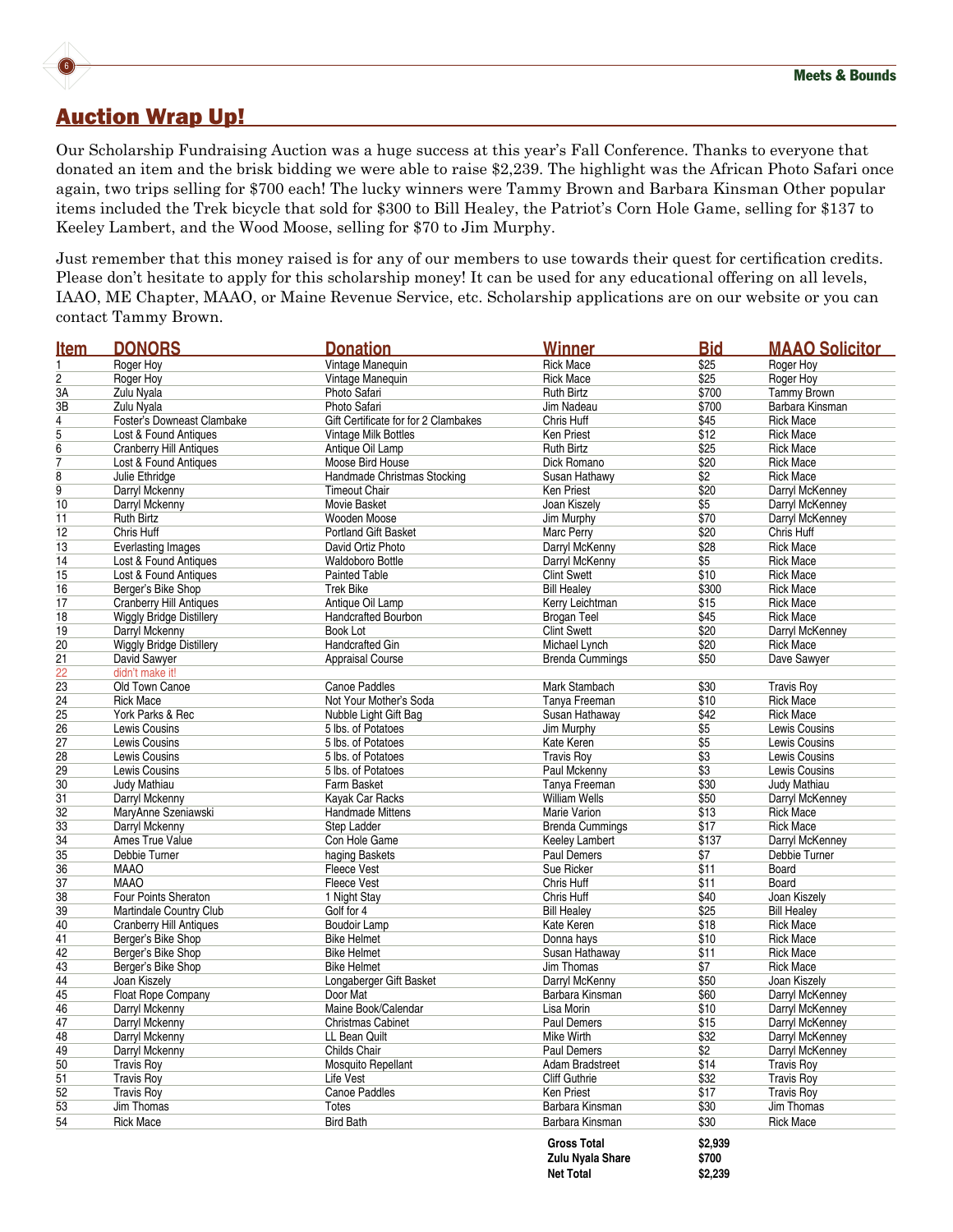### November 2017 **7**

### Northern Maine Assessors Activity

The Northern Maine Assessing group held training on Oct. 11, 2017 at the Elm Tree Diner in Houlton. Maine Revenue Services Tony Pinette was on hand with prepared handouts and gave an in depth overview of the "Report of Assessment Review" paperwork that we all receive each year after our annual audits. A robust group discussion regarding the benefit of ratio's above 91% followed along with an in depth conversation regarding the advantages of full reporting of personal property in the age of BETR/BETE.

A special Maine Association of Assessing Officers presentation was made to retiring longtime Houlton assessor, Laureen Bither, with emphasis on longtime. Laureen has served as the Houlton assessor for the past 33 years and worked for the town an additional 15 years prior to, for a total of 48 years. MAAO President Ruth Birtz made the trip north to present Laureen with the very well deserved Honorary Lifetime MAAO Membership and a gift of \$150.00 given by the Northern Maine Assessing group. Laureen has also been a longtime MAAO member and served as President in 1985.

Two very special guests were in attendance as well, former Presque Isle assessor and 1963/64 MAAO President, Gerald Clark made the trip, along with retired longtime Caribou assessor Clair Randolf. Both Gerald and Clair thoroughly enjoyed rubbing elbows with the current gang and hearing the stories, perhaps with a hint of "retirement beats assessing all to bits" showing.

The MAAO Board continually strives to provide quality educational opportunities to all assessors. If anyone has a suggested topic that would make an interesting subject for a future presentations please discuss it with any board member.



Laureen Bither.



Ruth Birtz and Laureen Bither.

Respectfully Submitted, Lewis Cousins